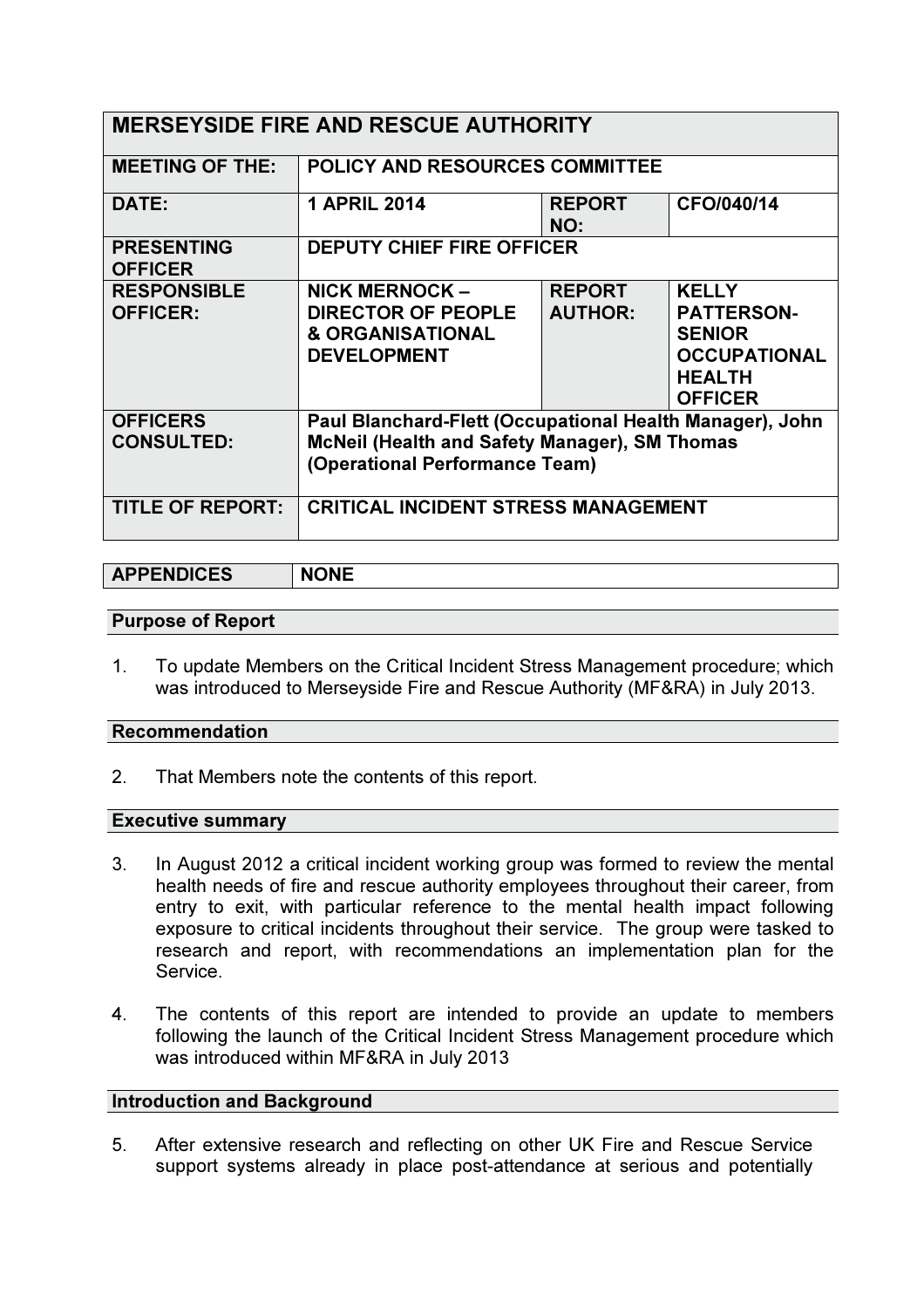traumatic incidents, the Service adopted a Critical Incident Stress Management (CISM) process. Effective management of staff exposed to potentially traumatic stress at incidents is a recommendation under Sec.13 Fire and Rescue Service Health, Safety and Welfare Framework 2012 document.

- 6. Following a scoping exercise to establish Organisational and Individual requirements, recommendations were presented to the Health, Safety and Welfare committee and SMG, and as a result, a Critical Incident Stress Management procedure was introduced in to MF&RA in July 2013.
- 7. The Critical Incident Stress Management procedure provides a response to critical incidents, as well as promoting an understanding and developing a framework for the individual or team to manage any reactions encountered following attendance at or exposure to a potentially traumatic incident.
- 8. Critical Incident Stress Management involves a three tier response consisting of defusing, debriefing and bridging team support.
- 9. Trained Defusing Officers undertake the initial response; Defusing is conducted immediately when staff have returned to their station or normal workplace location following attendance at a critical incident - always before they go off duty.
- 10. To enable crews to be defused post incident the Authority required defusing officers to be appointed and trained. Due to the nature of the incidents it was decided that the Station Manager (SM) group would be appointed as defusing officers because:
	- a) SMs would attend all of the incidents that may be deemed traumatic/critical
	- b) SMs by nature of their command role would generally be remote from any potential trauma at scene and therefore able to make a more informed assessment of heightened emotions of crew members
- 11. All SM's have now been trained as defusing officers. This training is delivered by the Critical Incident Coordinators who have received enhanced Critical Incident Stress Management debriefing and defusing training utilising the Organisation LivewellWorkWell.
- 12. Debriefing Officers conduct the second stage of the process. If a full Critical Incident debrief is required after the defusing stage (based on the nature of the incident and the decision of the defusing officer), Debriefing Officers will hold a structured meeting with those involved, enabling all attending individuals to share their experiences of the incident, reviewing facts, feelings and reactions encountered. This should take place within 48-72 hours following the incident. When this is not possible it will take place as soon as staff return to duty after this time.
- 13. A selection process was held for all Service personnel to apply to become Debriefing Officers. After receiving a substantial amount of applicants 15 were selected. This 15 included staff from uniformed and non-uniformed posts at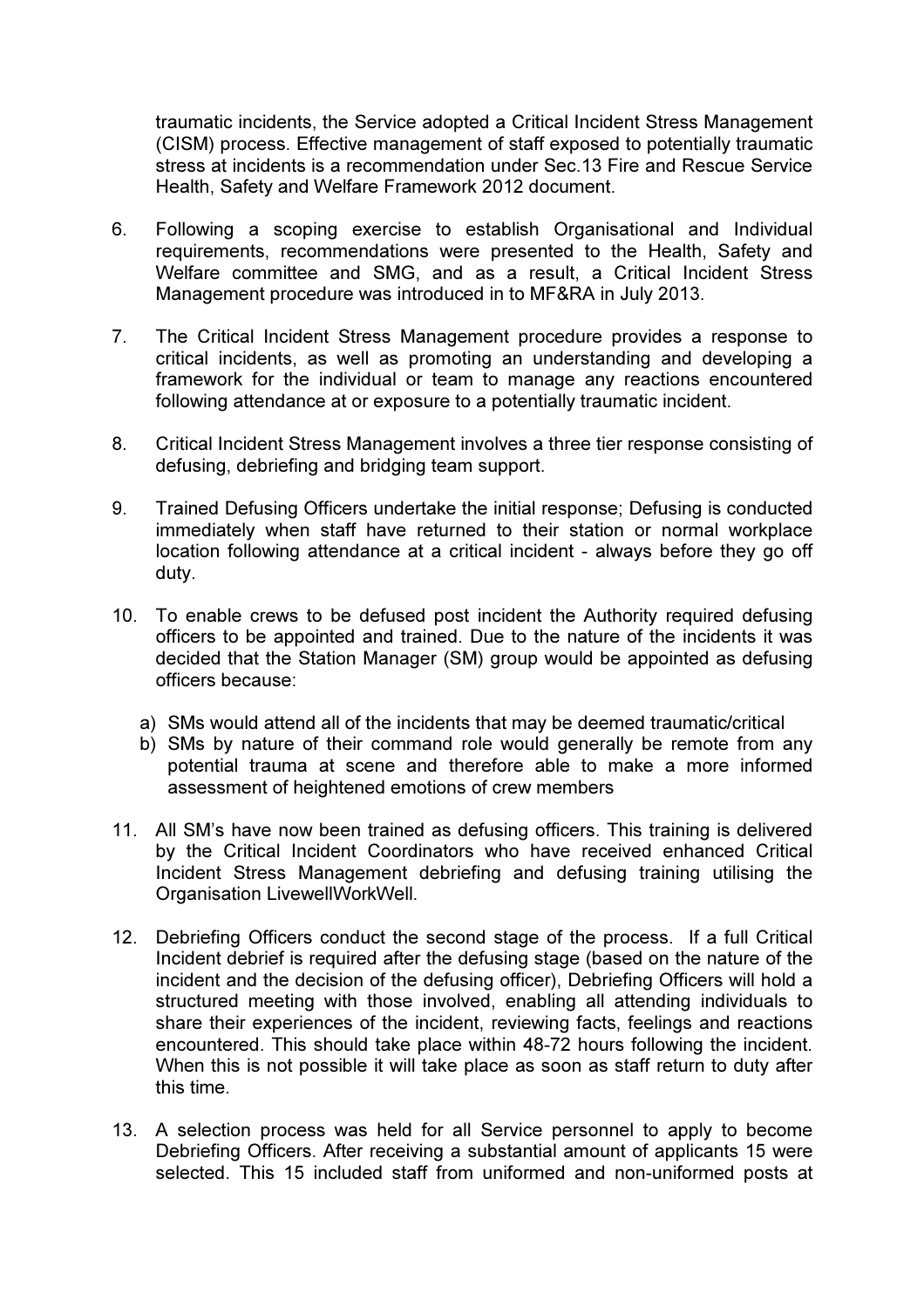every level within the Organisation including Firefighters, Managers, Advocates and Support Staff.

- 14. Debriefing Officers received an intensive three day course to attain the required standard. The course was delivered by LiveWellWorkWell.
- 15. Bridging team support is offered to all personnel following the debriefing process. The Bridging Team consists of a range of voluntary personnel, uniformed and non-uniformed (religious and non-religious), under the leadership and direction of the Authority Chaplain.
- 16. A dedicated intranet portal site has been created and developed. This site enables Service personnel to view CISM information and is also used by Coordinators to monitor and evaluate progress following defusing and debriefing.

### Progress to Date

- 17. Since going live in July 2013 there have been 22 critical incidents declared– all have been as a result of an Operational Incident.
- 18. Three of these 22 incidents subsequently led to a full critical incident debrief being arranged.
- 19. There has been one critical incident declared at MACC and subsequent defusing was undertaken with the MACC Operators.
- 20. All Authority staff are in the process of receiving a Critical Incident Stress Management presentation to ensure that they are familiar with the process .These presentations are being delivered to each individual watch and team within the Service, the rationale being that smaller groups are more interactive and more likely to engage with the individual delivering the presentation. Presentations are delivered by Debriefers and currently 53 of these presentations have been completed.
- 21. Critical incident coordinators have received both constructive and positive feedback from various sources including: Crews, Defusing Officers, Debriefing Officers and Bridging Team members.
- 22. One of the most common comments fed back to the coordinators following the CISM presentations from Crews is that the procedure is 'the right thing to do' and that 'it is long overdue'. It has also been highlighted in operational debriefing forms as an area of good practice post-incident.
- 23. Some initial issues have been highlighted regarding the debrief coordination. It has not always been possible that everyone who attended the critical incident has been able to attend the critical incident debrief- due to detached duties, annual leave etc. Coordinators have been able in such instances to make individual contact to offer one-to-one post incident support.
- 24. An incident with Whiston station highlighted the practicalities of defusing always occurring on return to station after a critical incident. The incident happened at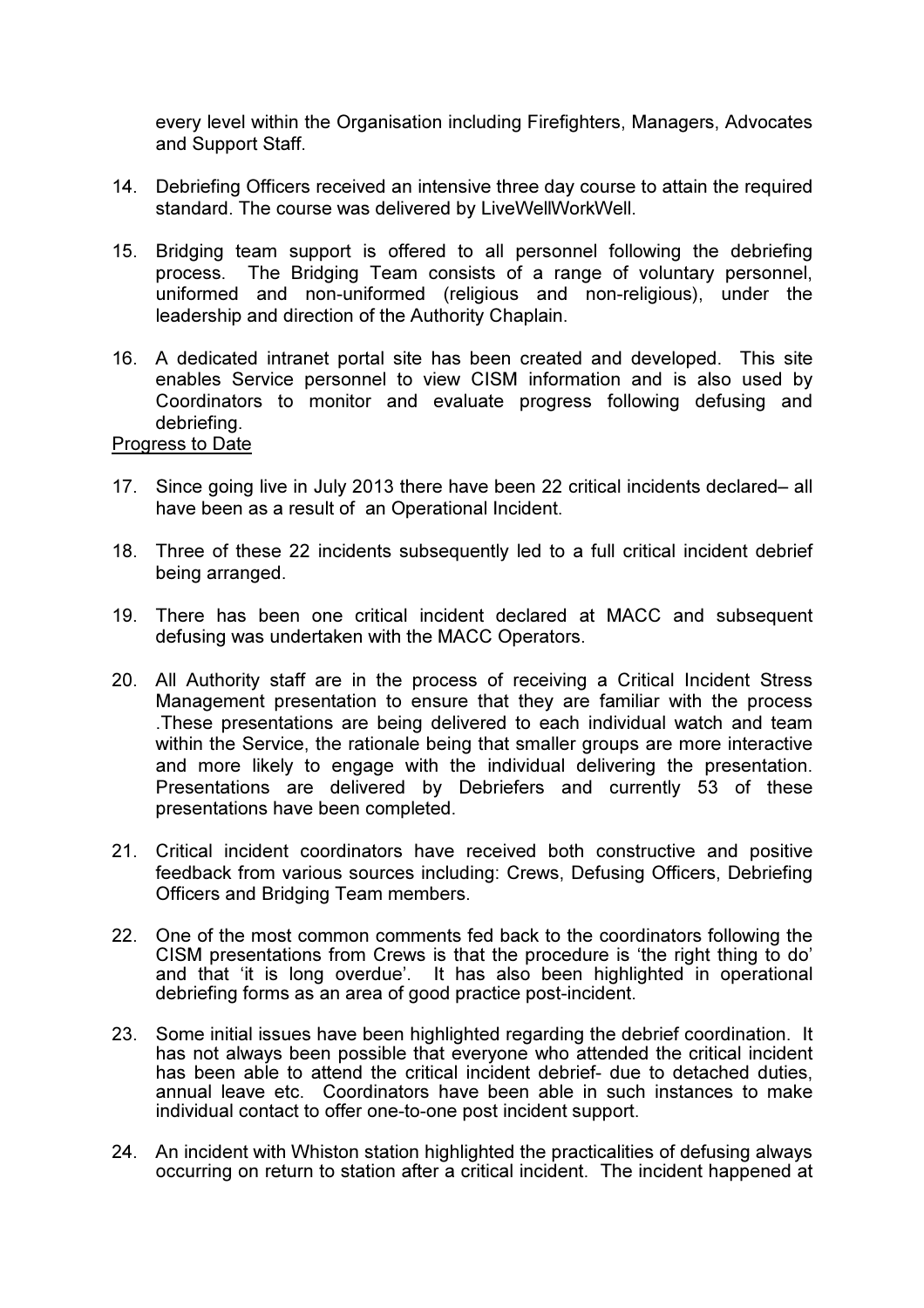the end of shift and crews wanted to go home rather than be defused. Levels of engagement with the process is paramount and so where defusing should always take place before crews finish shift, defusing in this instance should be judged on the expected levels of engagement. Defusers are encouraged to seek the advice of the coordinators before allowing crews to leave shift before defusing occurs.

25. Learning points were highlighted following a recent incident at Speke. Contrary to the procedure, crews were grouped together rather than being defused at their own locations. This led to a lack of engagement with defusing officers. Although in this particular incident the desired outcome was slightly compromised, crews still reported back that they recognised that the Service was attempting to do the right thing by its crews.

#### Future considerations

- 26. The coordinators aim to ensure that all CISM presentations are delivered to all staff, to ensure that all personnel are aware of and understand the procedure and are given the opportunity to feedback any comments.
- 27. A development day for the Debriefers has been conducted since the initial training to refresh their knowledge and skills. Training will be offered to those involved in the CISM procedure as and when deemed required.
- 28. It may be possible to consider in the future sharing training with neighbouring Fire and Rescue Authorities such as Greater Manchester and Cumbria with who use the CISM procedure and the same Organisation LiveWellWorkWell for training.
- 29. The Coordinators who conduct the defuser training have now trained all SM's in defusing. Defuser training is now planned for the Watch Managers within the Search and Rescue Team (SRT), for instances when they may be deployed to other areas of the country where a SM may not be present to conduct defusing. As an aspiration, all Watch Managers within MF&RA will be fully trained in defusing.
- 30. All bridging team members are required to be qualified to a minimum of Mental Health First Aid (2 day course). All defusing and debriefing officers are strongly encouraged also to undertake the Mental Health First Aid course. This training is now being undertaken by the MF&RA Mental Health First Aid Instructor.
- 31. Mental Health First Aid Lite (1/2 day course) which is a brief mental health awareness course is intended to be delivered to all MF&RA personnel in the near future. This will be delivered by the MF&RA Mental Health First Aid trainer.
- 32. The CISM Coordinators following feedback from crews have had discussions regarding the creation of a Memorandum of Understanding between MF&RA and local hospitals/groups so that a nominated MF&RA person may contact the local hospital after critical incidents for updates on the casualties involved. This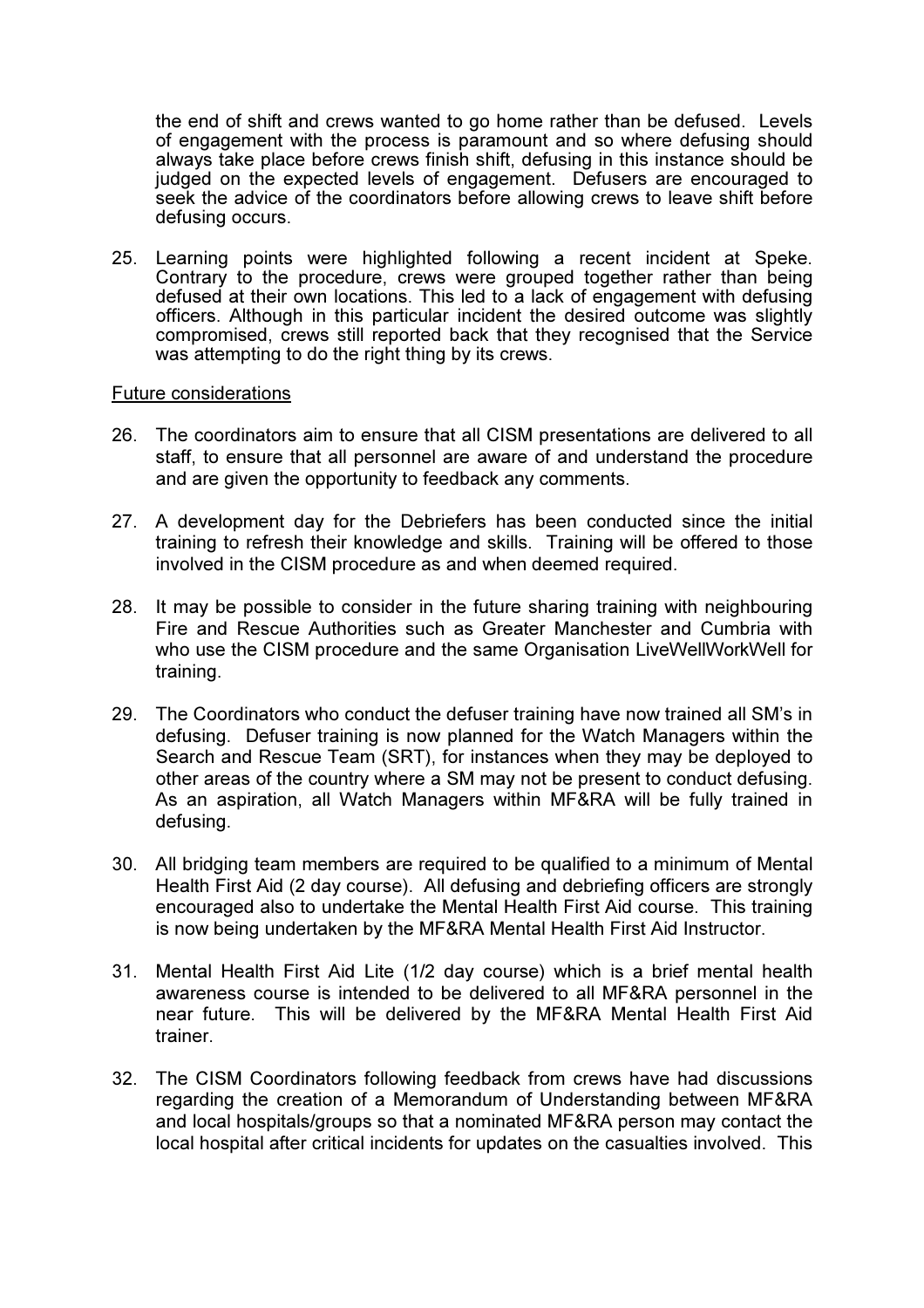is hoped that this may assist MF&RA crews who attended the incident with some closure.

- 33. Occupational Health notice boards across all stations may be considered to be useful in order to promote the services of Occupational Health, the welfare support available, monthly health promotions and critical incident support/procedural information.
- 34. Developing workforce understanding of the Bridging Team will be promoted in the near future once the team is fully established and trained in Mental Health First Aid.
- 35. Critical Incident Coordinators will present updates regarding this report to SMG and elected members following the ongoing review of the critical incident stress management procedure.

### Equality and Diversity Implications

36. An Equality Impact Assessment (EIA) was completed at the initial implementation of the Critical Incident Stress Management procedure. This procedure continues to apply to all employees of MF&RA and does not exclude any group or individual.

#### Staff Implications

- 37. The implementation of the Critical Incident Stress Management process will support and promote mental wellbeing in the workplace. The introduction of this process aims to reduce absence from issues that negatively affect the welfare of staff.
- 38. Commitment will be required from Senior Management to allow staff time to attend the relevant training courses for this process to proceed.

#### Legal Implications

39. Critical Incident Stress Management will ensure that the Authority complies with its duties under the Health and Safety at Work Act 1974 (s.2); by ensuring that the Authority is acting reasonably practical in its attempts to reduce stress in the workplace. By using this procedure, the Authority is demonstrating compliance with CFOA guidance "Health, Safety and Welfare Framework Document 2012 (s.13) and Management of Health and Safety at Work Regulations 1995 Regulation. 6.

#### Financial Implications & Value for Money

40. Training costs to date have included: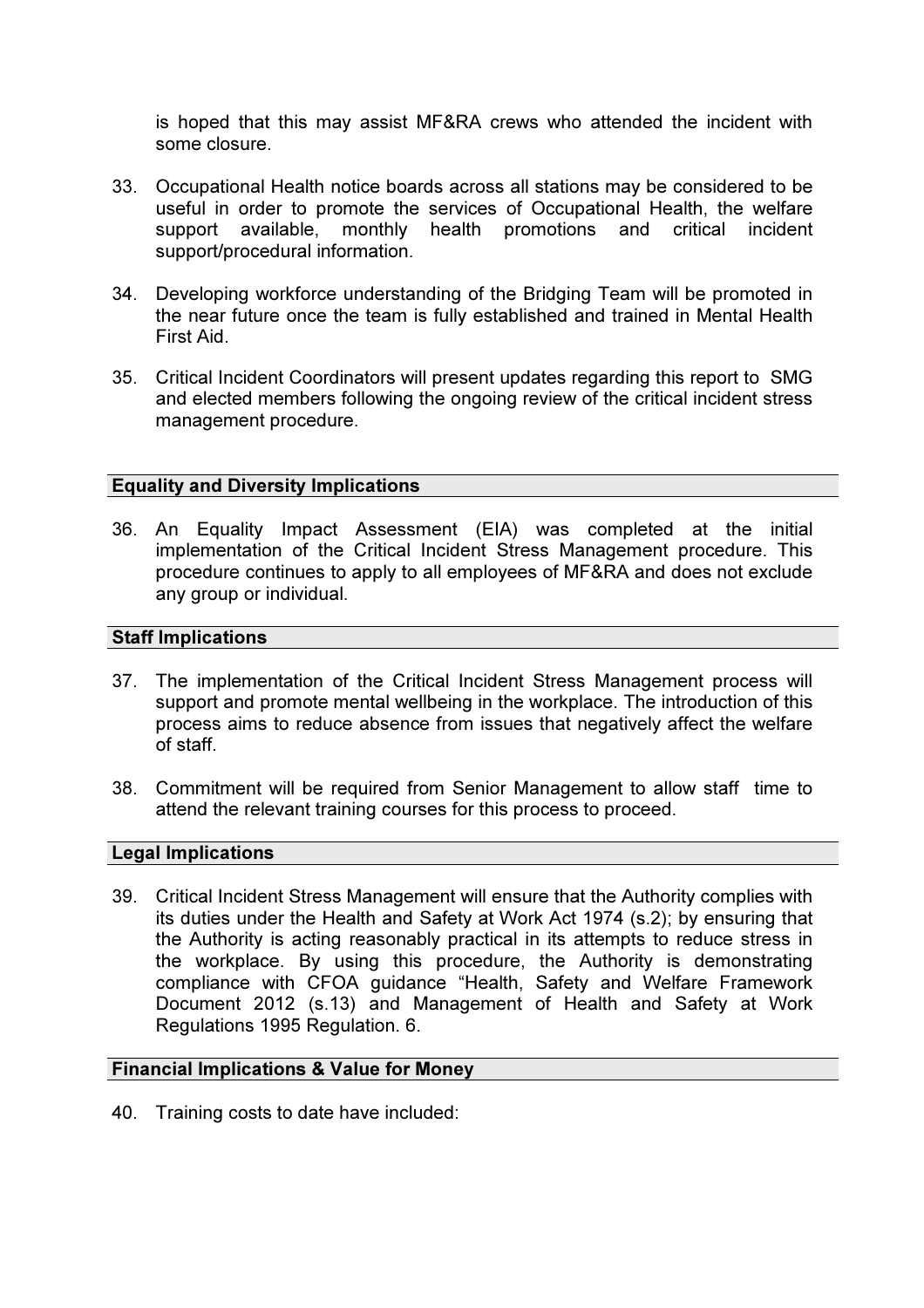Defusing Officers  $-$  £1,583 for the train the trainer course in defusing. These two individuals are Critical Incident Stress Management Coordinators and are existing employees from Occupational Health and Operational Response.

Defusing training is then delivered free of charge to defusing officers.

Debriefing Officers - Debriefers are now fully qualified in Critical Incident Stress Management. This is following completion of a 3 day course run by LiveWellWorkWell at a cost of £4516. This cost also included a review and development day and access for a period of 12 months following initial training to a 24/7, 365 days a year 'debriefer helpline'.

The overall cost for the training is £6,100.

- 41. The Service approached a Health and Safety software management company to arrange recording and monitoring of the procedure (i.e. enabling a vehicle to report back attendance at Critical Incidents and debriefs by personnel). The final cost for this product was quoted at £30,000. Coordinators viewed this as excessive and requested an employee within the Strategy and Performance department to review the requirements. This employee was able to create a product using existing Intranet Portal Systems and software to create a system that was to the exact specification required,.
- 42. A Mental Health First Aid instructor is readily available within the Service; cost for training is limited to the cost of the manuals and workbooks at the current price of £25 per person. CIPD Survey October 2011 states that stress has become the most common cause of long term absence for manual and nonmanual employees and on the basis of these figures, The National Association for Mental Health (MIND) recommends that with a greater awareness and mental health support that nationally businesses could save £8 billion per year.
- 43. The introduction of this procedure aims to reduce the instances of stress, days lost due to stress related illnesses and the associated costs. As this is a new procedure there has been insufficient time to highlight any financial evidence of monetary savings to MF&RA regarding stress related absences. However, given a suitable period of time, this should be something in which may be observed in the future.
- 44. Finance is provided through existing Occupational Health Services budgets.

## Risk Management, Health & Safety, and Environmental Implications

- 45. The leads on the project presented their research to the Health, Safety and Welfare committee. After reviewing and discussing the findings, the committee agreed that Critical Incident Stress Management was the best way forward for MF&RA as opposed to alternative options. Regular updates have been reported back to the committee.
- 46. There are no environmental implications relating to this process.